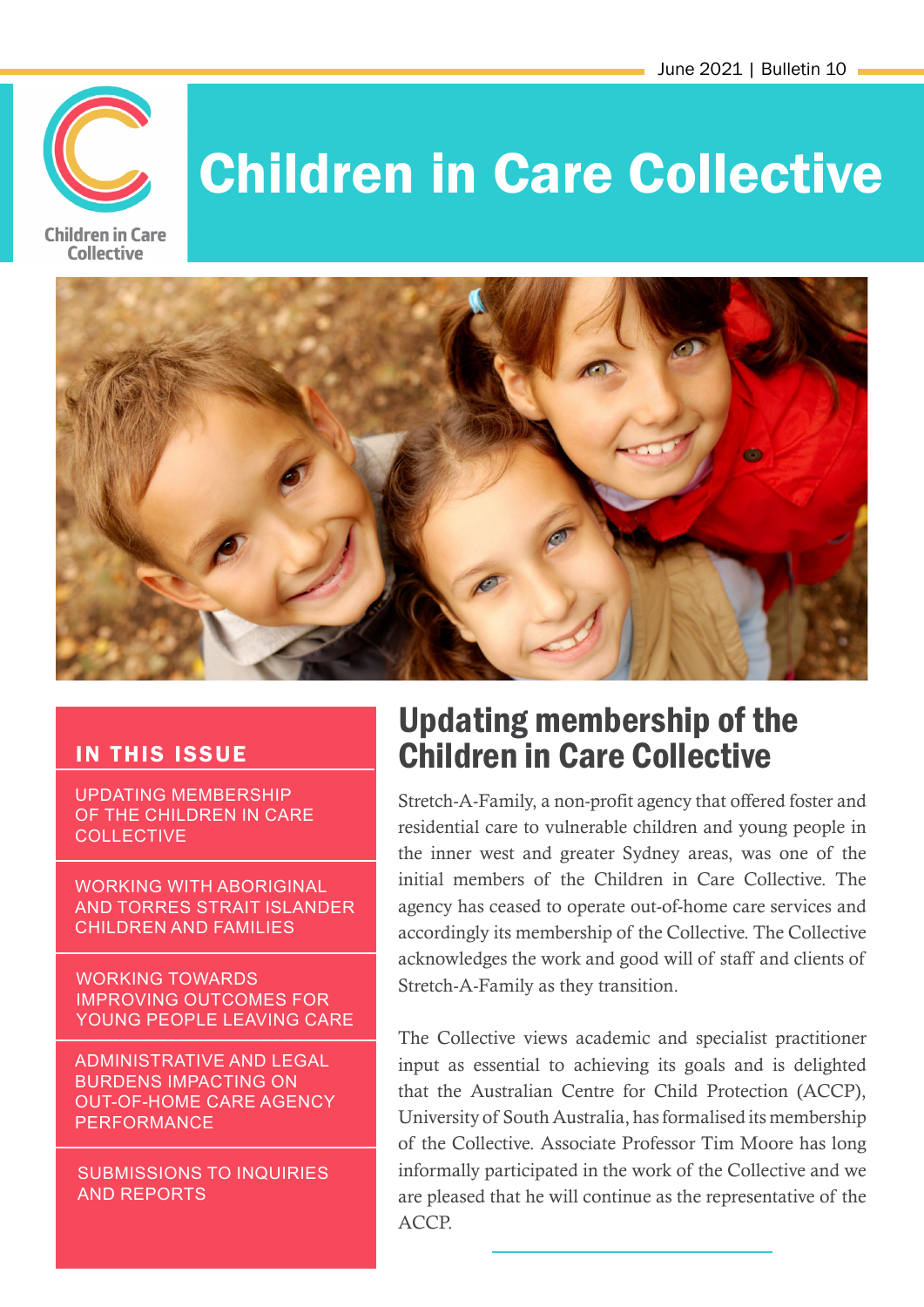One of the policy priorities of the Collective is to identify strategies to increase the number of Aboriginal children placed with Aboriginal community-controlled organisations. We focused on this priority this year through discussions with guest speakers at the Collective's bi-monthly meetings.

To our February meeting, we invited representatives from the Aboriginal Strategy, Coordination and Evaluation unit in the Department of Communities and Justice (DCJ), the unit leading the implementation of those recommendations from the *Family is Culture* report that have been accepted by NSW Government.

The report was the outcome of an independent review into Aboriginal out-of-home care in New South Wales, chaired by Professor Megan Davis, and was published in October 2019. Professor Davis's covering letter to the then Minister for Families and Communities noted her hope that '… this Final Report will assist you in addressing the issues that are unique to Aboriginal and Torres Strait Islander children and young people in outof-home care and their families, including reducing entries into care, increasing exits from into care and proper implementation of the Aboriginal Child Placement Principle'. The report can be accessed on the '*Family is Culture*' website at [https://www.](https://www.familyisculture.nsw.gov.au/) [familyisculture.nsw.gov.au/](https://www.familyisculture.nsw.gov.au/) 

- the process for decisions on self-determination including Aboriginal family and community representatives
- the early identification of a child as Aboriginal, to ensure proper decisions about out-ofhome care placements
- ensuring that an Aboriginal person is always included in decisions about de-identifying a child as Aboriginal
- the need for better understanding of intergenerational trauma
- compliance with the Aboriginal Child Placement Principles.

The A/Manager, Aboriginal Outcomes, gave a presentation about the systems-level work that is happening in DCJ to make the child protection system in New South Wales more responsive to the needs of Aboriginal children, families and communities. This work includes improvements to policy and practice in relation to:



The Aboriginal Case Management Policy, developed with AbSec, is being implemented gradually and the Caseworker Development Program is being redesigned to include a more detailed focus on working with Aboriginal families.

The presentation generated many questions by Collective members, and these questions have been referred back to the Director of the Unit for more detailed answers.

Richard Weston, the newly appointed Deputy Children's Guardian for Aboriginal Children and

#### Working with Aboriginal and Torres Strait Islander children and families

# Working towards improving outcomes for young people leaving care

Young People in New South Wales, came to our April meeting so we were able to continue the discussion about how the Collective can most usefully contribute to the work that is being done with Aboriginal children, families and communities. Richard spoke about the Aboriginal Child Placement Principles as providing good architecture for better work with Aboriginal families and communities. He noted that the placement principle is used but that much could change if the other four principles (prevention, partnership, participation and connection) were applied consistently and well.

Richard spoke about the *Family is Culture* report, noting that no additional funding has been allocated for the implementation of recommendations. The Office of the Children's Guardian (OCG) is keen to maintain an ongoing role in this work and is reviewing its own work with Aboriginal Community Controlled Organisations (ACCOs) with a outcomes for those children in care. focus on capacity building. The Collective affirmed to both presenters its commitment and willingness to work towards lessening the over-representation of Aboriginal children and young people in out-of-home care and improving

The Children in Care Collective is a signatory to the Home Stretch campaign to extend the age of leaving care to 21. The proposed reform comprises three key strategies:

- 1. Young people in care, in consultation with their foster parents, given an option to voluntarily remain in their care until age 21,
- 2. A personal case worker/mentor to help link them with education, training and job opportunities and to support their health and wellbeing.
- 3. Safe, secure and supported independent living for young people leaving care, especially those exiting residential care, who cannot or choose not to take the voluntary extension of foster care supports.

The Collective wrote to Minister Ward in March, stating its position that

… it is time for the NSW Government to amend its policy on leaving care to save taxpayer's money but more importantly so that

we, as a community, can be confident that these young people who have already experienced too much hardship and trauma are supported to securely and gradually transition into independence.

The response on behalf of the Minister, while agreeing that young people leaving care are 'one of the most vulnerable groups in society', defended the adequacy of existing resources and supports, noting that individually assessed and tailored supports ensure everyone receives the help and support they need to thrive.

In order to add contemporary evidence to our submission for increased resources and support for young people leaving care, the Collective undertook a small qualitative review of existing or recent plans for care-leavers. The aim was to establish a clear picture of what is available and where the gaps are. A report on the outcomes of this review is being completed and will be uploaded to the webpage when it is finalised.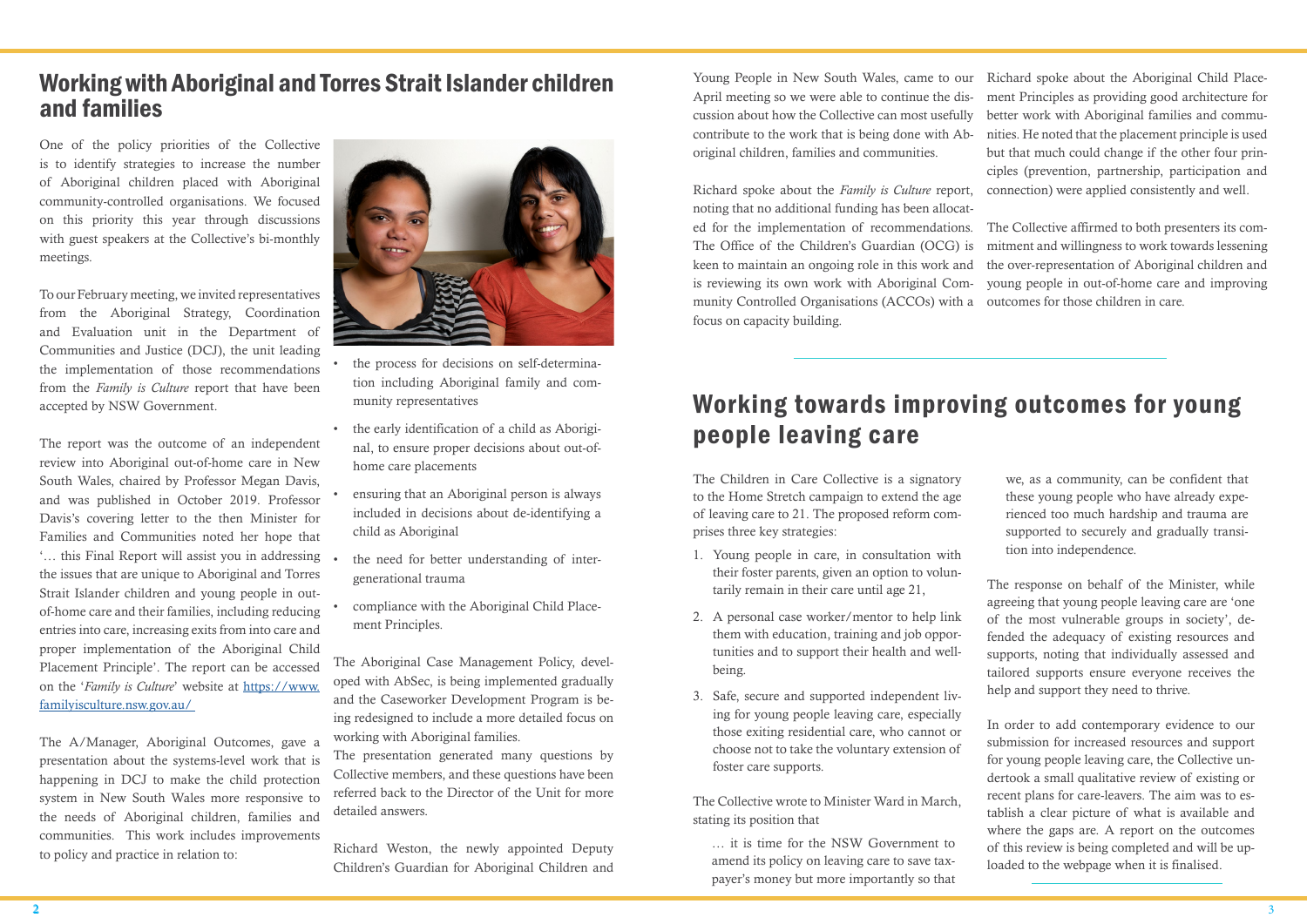The Collective has been involved in work to improve a number of issues that impact on outof-home care agencies, particularly: excessive administrative burdens imposed by DCJ; difficulties in finding sufficient and affordable insurance cover; and the implications of some recent SafeWork reports.

- 1. Representatives of the Collective met with the Secretary, Department of Communities and Justice and other senior departmental officers, to discuss how to jointly remove duplication so as to permit both the Department and NGOs to bring greater focus to the needs of children and spend money on the child rather than on administrative tasks that are not child-focussed. It is readily acknowledged that administrative tasks, like data collection and accurate record-keeping, are essential to the safety and wellbeing of children and that our desire is to work collaboratively with the Department to improve current processes and systems. Issues covered included:
	- Information required separately by both Commissioning & Planning and the CFDU instead of to a central portal
	- The need to complete DCJ panel reports/ high needs complex care review meetings each month, even though all relevant information can be found in the Case Plan uploaded on ChildStory
	- The lack of data available from ChildStory to assist service providers to monitor performance and compliance with KPIs, e.g., placement and case plans. There is limited visibility of movements and case plan review/updates which can be used by way of comparison with internal records to identify where ChildStory updates are



required.

• The need for close involvement of non-government agencies (NGOs) in any changes being made to ChildStory to ensure the needs of NGOs are being met.

It was a positive meeting with the Secretary being very receptive to recommendations from the Collective about how to jointly approach specific problems.

2. The insurance difficulties faced by out-ofhome care agencies are of extreme concern. Some agencies are currently unable to obtain insurance cover or their premiums have significantly increased or cover a small range of risks, such as no longer covering historical sexual abuse claims. The issue has been subject to action in Victoria and South Australia and, within New South Wales has been taken up with DCJ by ACWA, with the Collective's support.

Before departing from the role of acting Minister for Families, Communities and Disabil-

ity Services, Attorney-General Mark Speakman wrote to ACWA indicating his concern about the potential impact of this issue on the viability of the out-of-home care sector in New South Wales. He indicated that DCJ is currently considering how it can best support the whole child and family sector in this area.

- 3. There is concern at how to best achieve the desired outcomes of both work safety and the therapeutic needs of children in residential care settings. The Department of Health and Human Services in Victoria has set up a taskforce with WorkSafe, to consider this issue and they are seeking NGO participation in their deliberations. ACWA is approaching the Minister in New South Wales to suggest a similar approach and the Collective has volunteered its participation if this goes ahead.
- 4. The Children in Care Collective joined with ACWA to meet with the President of the Children's Court to talk about outstanding issues between the Court and NGOs – especially in the light of the President's comments

at a recent law conference about the conduct of NGOs, who are not parties to Children's Court proceedings, but play a significant role in carrying out orders that might be made.

In response to advice about the difficulties faced by NGOs from not being parties to the court proceedings, such as not necessarily receiving copies of all relevant documents filed in court, and DCJ's need for approval from the Court to share some of these documents, the Judge indicated that he would consider whether a practice note was needed, which clarified when documents could without further court approval be released to NGOs. Commensurate with this change, there might also be a greater expectation on an NGO to assist carrying out the planning that was undertaken as part of the Court process.

ACWA will work with DCJ to produce a ready reckoner and a checklist of those interactions between an NGO and DCJ and the Court as to the role of the NGO in care proceedings to assist in these deliberations. The Collective will assist ACWA in this work.

### Administrative and legal burdens impacting on out-ofhome care agency performance

### Submissions to inquiries and reports Advocate for Children and Young People in New South Wales

Its submission affirmed the Collective's support of the role and work of the Advocate in New South Wales in giving voice to the views and

In response to an invitation from DCJ, the Collective made a submission to the review of the ongoing suitability of the objectives of the *Advocate for Children and Young People Act 2014* and what might need to be changed to ensure the NSW Advocate can operate effectively. concerns of children and young people. The Collective's only concern is the very limited information published on the response of government and non-government agencies to the insights and recommendations of the Advocate: no information is reported that validates the purpose of consulting with children and young people.